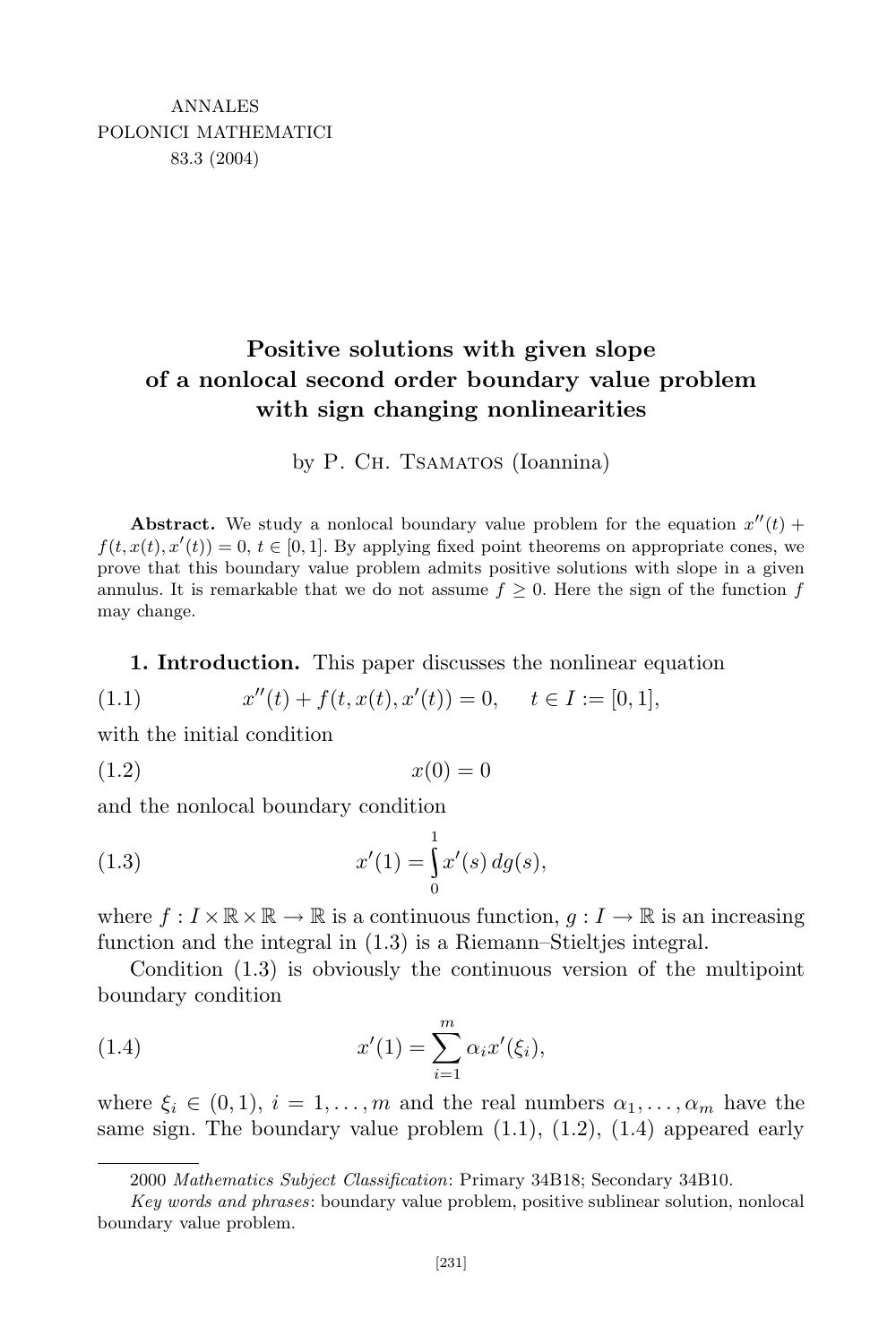in the literature (see [16] and the references therein) and has recently been studied e.g. in [13, 14]. Also the problem of the existence of positive solutions for the nonlocal boundary value problem  $(1.1)$ – $(1.3)$  has been dealt with by Karakostas and Tsamatos in several papers [17–20]. We note that the interest in the existence of positive solutions for ordinary differential equations comes from the corresponding problems in partial differential equations. Indeed, the problem of the existence of positive solutions for partial semilinear elliptic equations is very old, has many applications and has been widely studied. (See the review article by Lions [23].) H. Wang [27] showed how such a problem can be reduced to a second order boundary value problem for ordinary differential equations with two-point boundary conditions. Since then, the problem of existence of positive solutions for second order ordinary differential equations, with various boundary conditions, has been dealt with by many authors. (See e.g. [1, 4–10, 12, 15, 17–20, 22, 24–26].) The book of Agarwal, O'Regan and Wong [2] gives a good overview on this issue.

A very common assumption in the study of positive solutions for boundary value problems for equation (1.1), especially when Krasnosel'ski˘ı's fixed point theorem is applied, is that  $f \ge 0$ . (See e.g. [8–10, 15, 17–20, 22, 24–27].) This assumption is very helpful in proving that such a boundary value problem has at least one positive and concave solution. There are fewer papers in which  $f$  is allowed to change sign. (See  $[1, 4, 5, 12, 22]$ .) Motivated mainly by  $[12, 17-20, 22]$ , in the present paper we establish sufficient conditions under which the boundary value problem  $(1.1)$ – $(1.3)$  has positive solutions in the case when *f* can change sign. To obtain our results, apart from the well known Krasnosel'skiĭ fixed point theorem (see Theorem 1.2 below), we also use another fixed point theorem on a Banach space ordered by an appropriate cone (see Theorem 1.1 below). The concept of a cone in a Banach space is essential to formulate and apply both these theorems.

DEFINITION. Let  $\beta$  be a real Banach space. A *cone* in  $\beta$  is a nonempty, closed set  $K \subset \mathcal{B}$  such that

(i)  $\kappa u + \lambda v \in \mathbb{K}$  for all  $u, v \in \mathbb{K}$  and all  $\kappa, \lambda \geq 0$ ,

(ii)  $u, -u \in \mathbb{K}$  implies  $u = 0$ .

In a Banach space *B* we set

 $B_{\rho} := \{x \in \mathcal{B} : ||x|| < \varrho\}, \quad \partial B_{\rho} := \{x \in \mathcal{B} : ||x|| = \varrho\}.$ 

Theorem 1.1 ([3, p. 661]). *Let B a Banach space*, K *a cone in B and*  $h: \mathbb{K} \cap \overline{B}_\rho \to \mathbb{K}$  *a compact map such that*  $h(x) \neq \lambda x$  *for all*  $x \in \mathbb{K} \cap \partial B_\rho$  $\{and \lambda \geq 1$ . Then *h has a fixed point in*  $\mathbb{K} \cap \overline{B}_{\rho}$ .

THEOREM 1.2 ([11, 21]). Let  $\beta$  be a Banach space and let  $\mathbb{K}$  be a cone  $in \mathcal{B}$ *. Assume that*  $\Omega_1$  *and*  $\Omega_2$  *are open bounded subsets of*  $\mathcal{B}$ *, with*  $0 \in \Omega_1 \subset$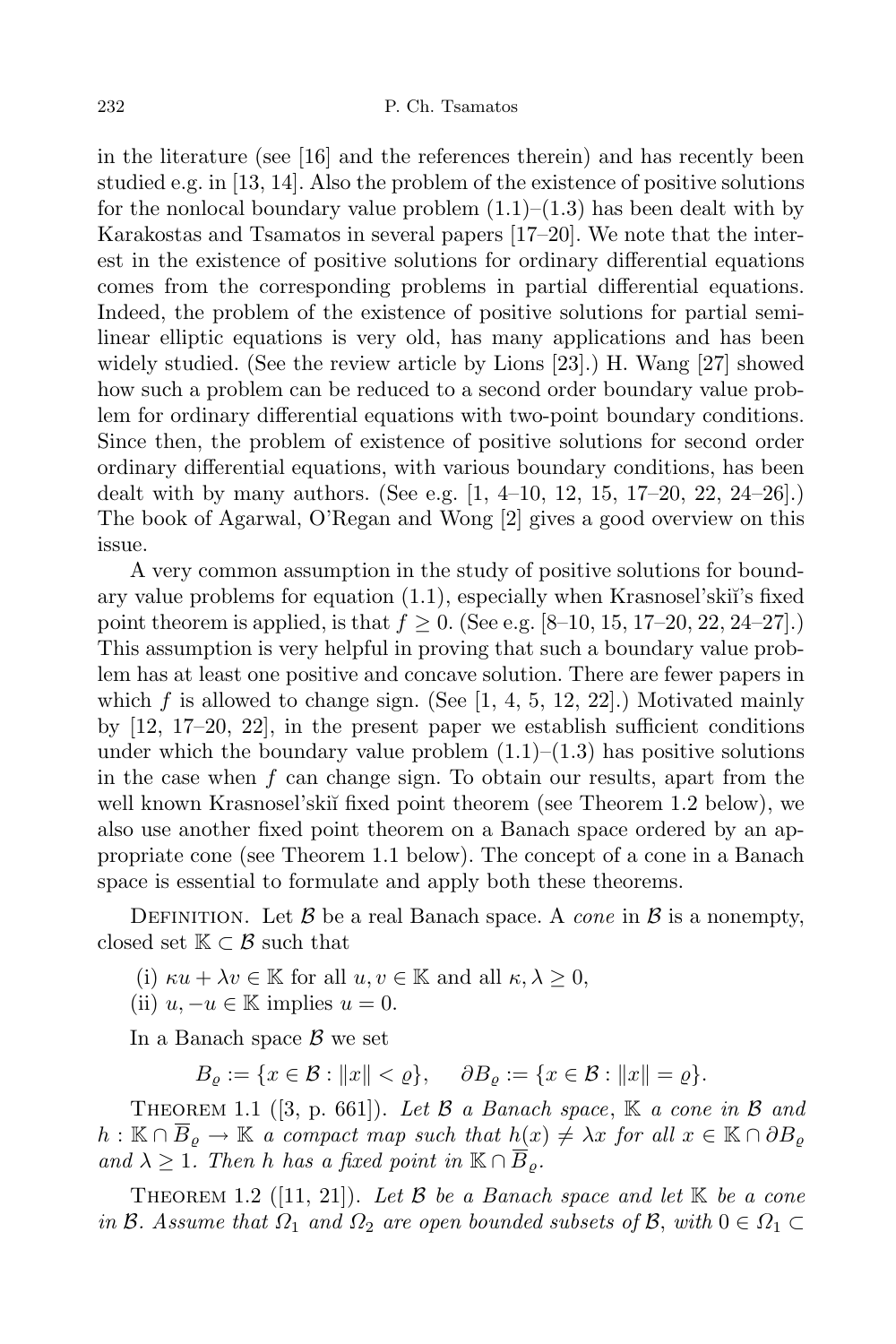$\overline{\Omega}_1 \subset \Omega_2$ , *and let* 

 $T : \mathbb{K} \cap (\overline{\Omega}_2 \setminus \Omega_1) \to \mathbb{K}$ 

*be a completely continuous operator such that either*

 $||Tu|| \le ||u||$ ,  $u \in \mathbb{K} \cap \partial \Omega_1$ ,  $||Tu|| > ||u||$ ,  $u \in \mathbb{K} \cap \partial \Omega_2$ ,

*or*

$$
||Tu|| \ge ||u||
$$
,  $u \in \mathbb{K} \cap \partial \Omega_1$ ,  $||Tu|| \le ||u||$ ,  $u \in \mathbb{K} \cap \partial \Omega_2$ .

*Then T has a fixed point in*  $\mathbb{K} \cap (\overline{\Omega}_2 \setminus \Omega_1)$ .

**2. The assumptions and main results.** We denote by R the real line and by  $\mathbb{R}^+$ , *I* the intervals  $[0, \infty)$ ,  $[0, 1]$  respectively. Also,  $C_0^1(I)$  denotes the space of all functions  $x: I \to \mathbb{R}$  with  $x'$  continuous on  $I$  and  $x(0) = 0$ . The norm

$$
||x||_0^1 := \sup\{|x'(t)| : t \in I\}
$$

makes  $C_0^1(I)$  a Banach space.

For the function *g* we assume the following:

 $(H_1)$  *g* :  $I \to \mathbb{R}$  is an increasing function such that

$$
g(0) = 0, \quad g(1) \neq 1.
$$

Consider equation (1.1) with the boundary conditions (1*.*2)*,*(1*.*3). By a solution of the boundary value problem  $(1.1)$ – $(1.3)$  we mean a function  $x \in C_0^1(I)$  satisfying condition (1.3) and equation (1.1) for all  $t \in I$ .

Searching for solutions we shall reformulate the problem  $(1.1)$ – $(1.3)$  to obtain an operator equation of the form  $x = Ax$ , for an appropriate operator *A*. To find *A* consider an equation of the form

$$
x''(t) + z(t) = 0, \quad t \in I,
$$

subject to conditions  $(1.2)$ ,  $(1.3)$ . By integration we get

(2.1) 
$$
x'(t) = x'(1) + \int_{t}^{1} z(s) ds.
$$

Then, from (1.3), it follows that

$$
x'(1) = \gamma \int_0^1 \int_z^1 z(s) \, ds \, dg(t),
$$

where

$$
\gamma:=\frac{1}{1-g(1)}.
$$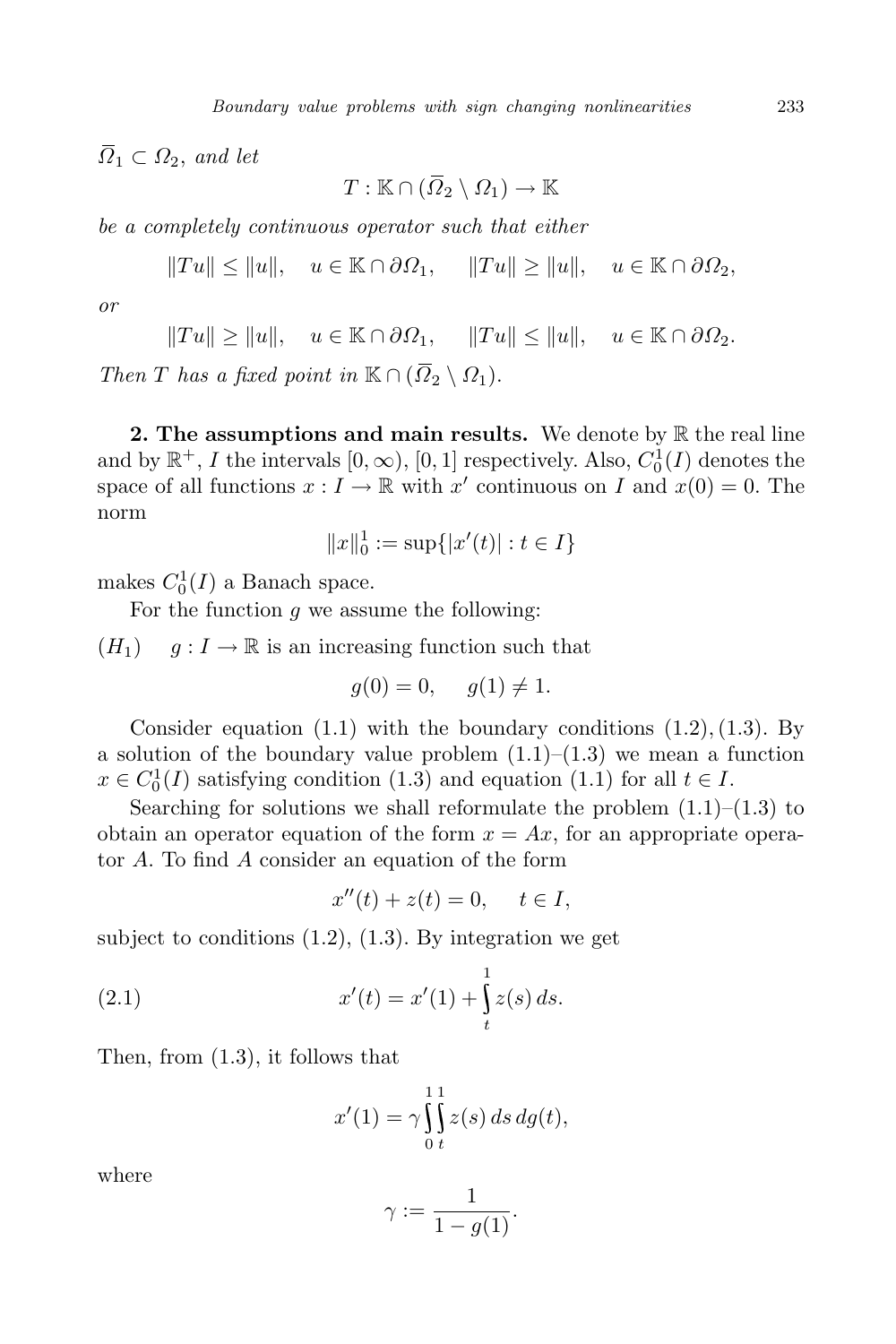Integrating (2.1) once again we obtain

$$
x(t) = \gamma t \int_0^1 \int_s^1 z(r) dr dg(s) + \int_0^t \int_s^1 z(r) dr ds, \quad t \in I.
$$

This process shows that solving the boundary value problem  $(1.1)$ – $(1.3)$  is equivalent to solving the operator equation  $x = Ax$  in  $C_0^1(I)$ , where A is the operator defined by

$$
(2.2) \quad (Ax)(t) = \gamma t \int_{0}^{11} f(r, x(r), x'(r)) dr dg(s) + \int_{0}^{t1} f(r, x(r), x'(r)) dr ds
$$

for  $x \in C_0^1(I)$  and  $t \in I$ .

Before presenting our results we state our assumptions as well as introduce some useful notations:

 $(H_2)$  There exist nonnegative real-valued functions  $p, q, r$  in  $L^1(I)$  and nonnegative, nondecreasing real-valued functions  $\Phi, \Psi$ , locally integrable on  $\mathbb{R}^+$  and such that

$$
|f(t, u, v)| \le p(t) + q(t)\Phi(|u|) + r(t)\Psi(|v|)
$$

for all  $(t, u, v) \in I \times \mathbb{R} \times \mathbb{R}$ . Moreover, *p*, *q* and *r* are not equal to zero almost everywhere.

Next define the continuous functions

$$
P(t) := \int_{t}^{1} p(s) ds, \quad Q(t) := \int_{t}^{1} q(s) ds, \quad R(t) := \int_{t}^{1} r(s) ds, \quad t \in I,
$$

$$
Q_m(t) := \int_{t}^{1} q(\theta) \Phi(\theta m) d\theta, \quad t \in I, \ m \in \mathbb{R}^+,
$$

and

$$
F(m) := \gamma \int_{0}^{1} \int_{s}^{1} f(r, mr, m) dr dg(s), \quad m \in \mathbb{R}^{+}.
$$

Moreover, if  $w: I \to \mathbb{R}$  is a continuous function, we define

$$
w_g = \int_0^1 w(s) \, dg(s).
$$

 $(H_3)$  There exists  $T > 0$  such that

$$
|\gamma|(P_g + (Q_T)_g + \Psi(T)R_g) + P(0) + Q_T(0) + R(0)\Psi(T) < T.
$$

( $H_4$ ) The function  $\gamma f(t, u, v)$  is nonincreasing with respect to the variables  $u, v$ .

Now we are in a position to prove our first main result: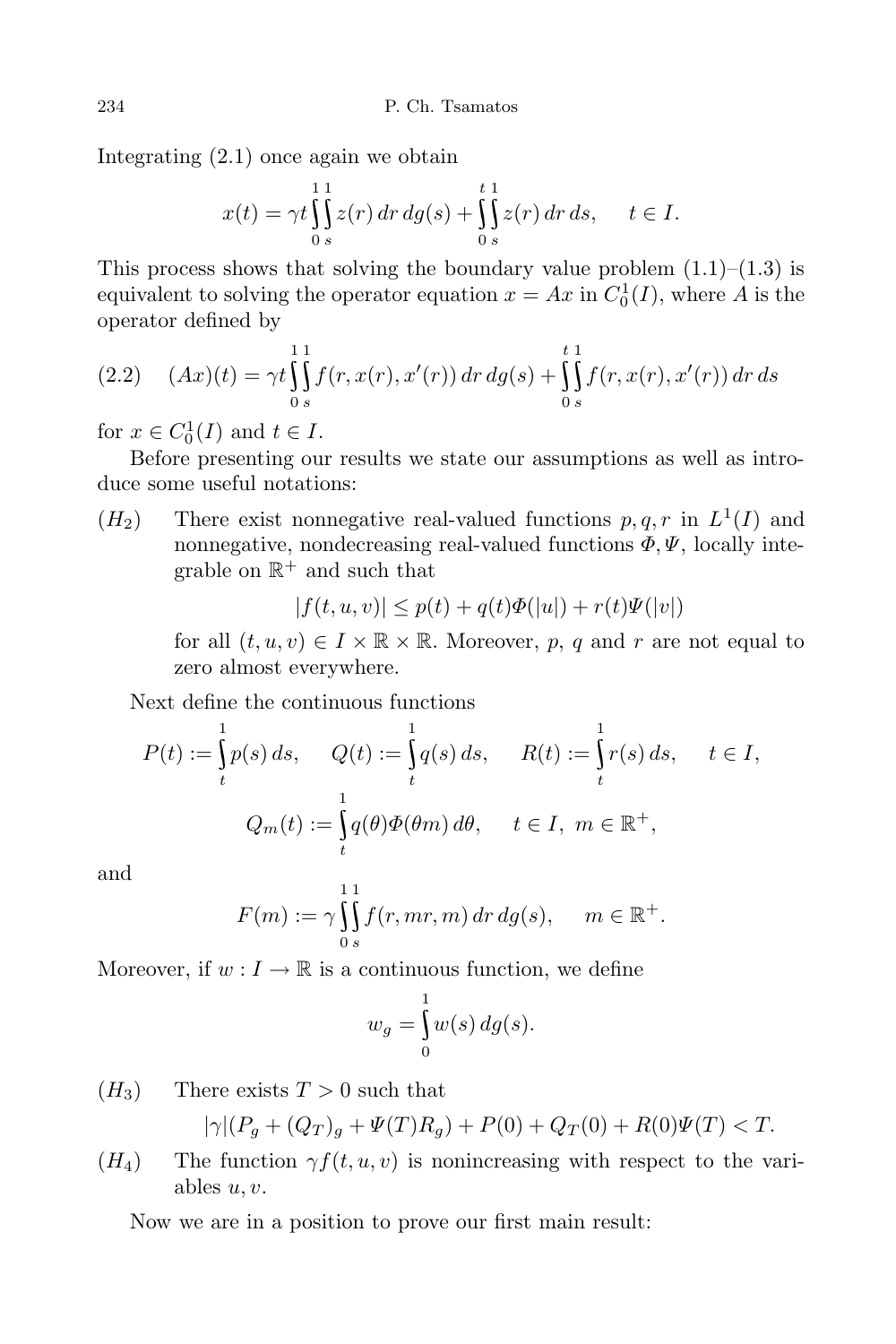THEOREM 2.1. Let assumptions  $(H_1)$ – $(H_4)$  be satisfied, and suppose that  $(H_5)$  *there exists*  $\Theta > T$  *such that*  $F(\Theta) - P(0) - Q_{\Theta}(0) - \Psi(\Theta)R(0) \geq 0$ . *Then there exists a solution*  $x \in C_0^1(I)$  *of the boundary value problem* (1.1)*–* (1.3) *such that*  $0 \leq x(t) \leq Tt$  *for*  $t \in I$ *, where T is defined by*  $(H_3)$ *.* 

*Proof.* We intend to apply Theorem 1.1. For this purpose consider the set

$$
\mathbb{K} := \{ x \in C_0^1(I) : x'(t) \ge 0, \, t \in I \},
$$

which is a cone in  $C_0^1(I)$ , and the set

$$
B_{\Theta} = \{ x \in C_0^1(I) : ||x||_0^1 < \Theta \},\
$$

where  $\Theta$  is the positive constant ensured by assumption  $(H_5)$ . We will prove that

 $A(\mathbb{K} \cap \overline{B}_{\Theta}) \subset \mathbb{K}$ .

Indeed, if  $x \in \mathbb{K} \cap B_{\Theta}$ , then  $0 \leq x'(t) \leq \Theta$  and  $0 \leq x(t) \leq \Theta t$  for  $t \in I$ . Moreover, by  $(H_2)$ ,  $(H_4)$  and  $(H_5)$ , for every  $t \in I$  we have

$$
(2.3) \quad (Ax)'(t) = \gamma \int_{0}^{11} f(\theta, x(\theta), x'(\theta)) d\theta dg(s) + \int_{t}^{1} f(\theta, x(\theta), x'(\theta)) d\theta
$$
  
\n
$$
\geq \gamma \int_{0}^{11} f(\theta, x(\theta), x'(\theta)) d\theta dg(s) - \int_{t}^{1} |f(\theta, x(\theta), x'(\theta))| d\theta
$$
  
\n
$$
\geq \gamma \int_{0}^{11} f(\theta, \Theta \theta, \Theta) d\theta dg(s)
$$
  
\n
$$
- \int_{0}^{1} (p(\theta) + q(\theta) \Phi(|x(\theta)|) + r(\theta) \Psi(|x'(\theta)|)) d\theta
$$
  
\n
$$
\geq F(\Theta) - \int_{0}^{1} (p(\theta) + q(\theta) \Phi(\Theta) + r(\theta) \Psi(\Theta)) d\theta
$$
  
\n
$$
\geq F(\Theta) - P(0) - Q_{\Theta}(0) - \Psi(\Theta)R(0) \geq 0.
$$

Now we define the open set

$$
B_T = \{ x \in C_0^1(I) : ||x||_0^1 < T \},\
$$

where *T* is the positive constant ensured by assumption  $(H_3)$ . Since, by  $(H_5)$ ,  $T < \Theta$ , we have  $K \cap B_T \subset K \cap B_{\Theta}$  and thus

$$
A(\mathbb{K}\cap B_T)\subset\mathbb{K}.
$$

Furthermore, we will show that  $\lambda x \neq Ax$  for every  $\lambda \geq 1$  and  $x \in \mathbb{K}$  with  $||x||_0^1 = T$ . Suppose that, on the contrary,  $x \in \mathbb{K}$ ,  $||x||_0^1 = T$  and  $\lambda x = Ax$  for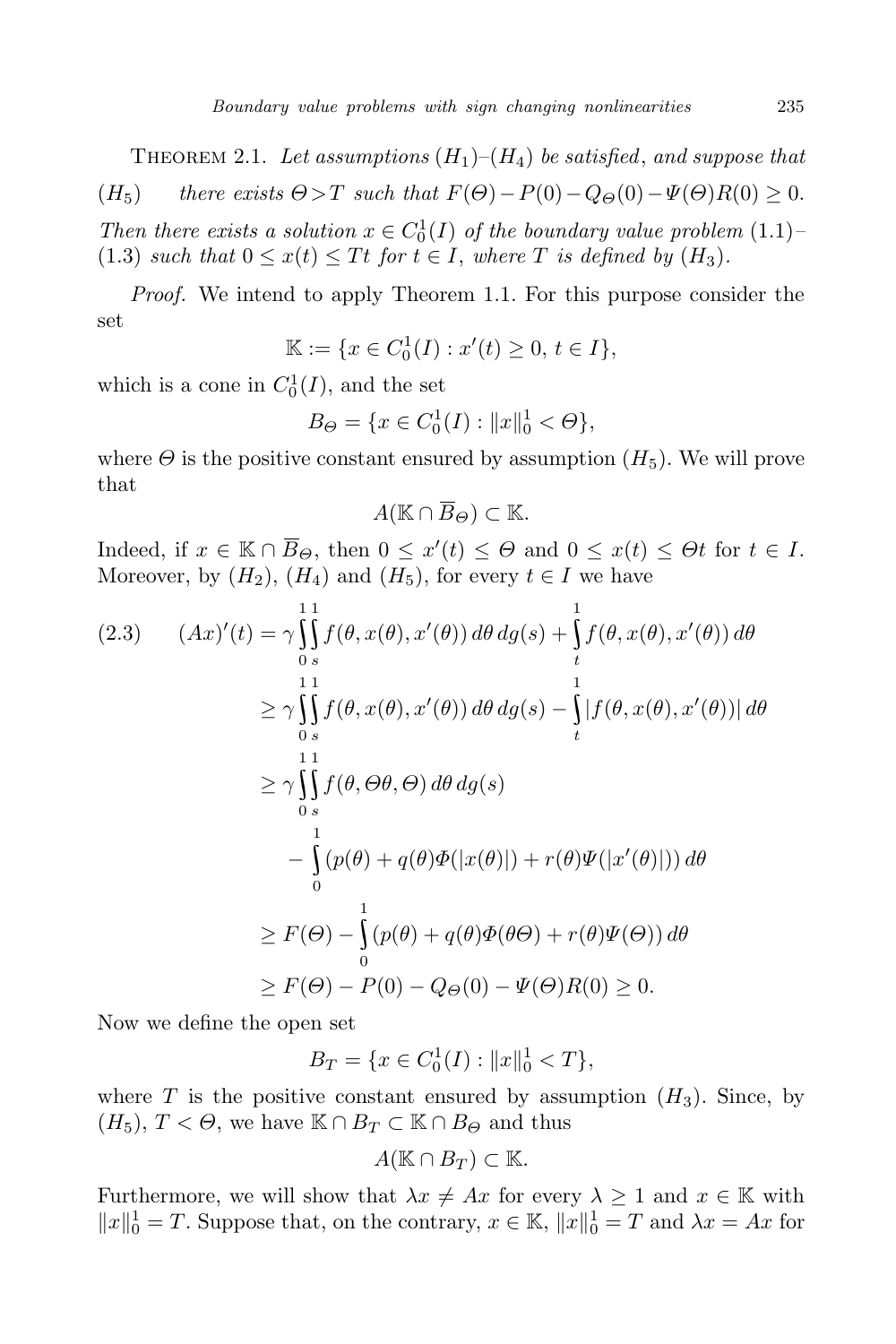some  $\lambda \geq 1$ . Then  $0 \leq x'(t) \leq T$  and  $0 \leq x(t) \leq Tt$  for  $t \in I$ . Thus, taking into account assumption  $(H_2)$ , for every  $t \in I$  we have

$$
(2.4) \quad x'(t) \leq \lambda x'(t) = (Ax)'(t)
$$
  
\n
$$
\leq |\gamma| \int_{0}^{11} |f(\theta, x(\theta), x'(\theta))| d\theta d\theta(s) + \int_{t}^{1} |f(\theta, x(\theta), x'(\theta))| d\theta
$$
  
\n
$$
\leq |\gamma| \int_{0}^{11} (p(\theta) + q(\theta) \Phi(x(\theta)) + r(\theta) \Psi(x'(\theta))) d\theta d\theta(s)
$$
  
\n
$$
+ \int_{0}^{1} (p(\theta) + q(\theta) \Phi(x(\theta)) + r(\theta) \Psi(x'(\theta))) d\theta
$$
  
\n
$$
\leq |\gamma| P_g + |\gamma| \int_{0}^{11} \int_{0}^{1} q(\theta) \Phi(\theta T) d\theta d\theta(s) + |\gamma| \int_{0}^{11} r(\theta) \Psi(T) d\theta d\theta(s)
$$
  
\n
$$
+ P(0) + \int_{0}^{11} q(\theta) \Phi(\theta T) d\theta + \int_{0}^{11} r(\theta) \Psi(T) d\theta
$$
  
\n
$$
= |\gamma| (P_g + (Q_T)_g + \Psi(T)R_g) + P(0) + Q_T(0) + R(0)\Psi(T).
$$

Therefore we have

$$
T = ||x||_0^1 = \sup_{t \in I} |x'(t)| \le |\gamma| (P_g + (Q_T)_g + \Psi(T)R_g) + P(0) + Q_T(0) + R(0)\Psi(T),
$$

which contradicts  $(H_3)$ .

The above statements ensure that Theorem 1.1 is applicable and the assertion of our theorem follows.

In order to prove our second main result we need the following lemma.

LEMMA 2.2. Let assumptions  $(H_1)$ – $(H_3)$  be satisfied, and suppose that

$$
(H_6) \tF(0) - P(0) - Q(0)\Phi(0) - R(0)\Psi(0) > 0.
$$

*Then there exists*  $M \in (0, T)$  *such that* 

(2.5) 
$$
F(M) = P(0) + Q_M(0) + R(0)\Psi(M) + M,
$$

*where*  $T$  *is defined by*  $(H_3)$ *.* 

*Proof.* Define the continuous real-valued function *L* by

$$
L(m) := F(m) - P(0) - Q_m(0) - R(0)\Psi(m) - m, \quad m \ge 0.
$$

By assumption  $(H_6)$  we have  $L(0) > 0$ . Therefore, since F and L are con-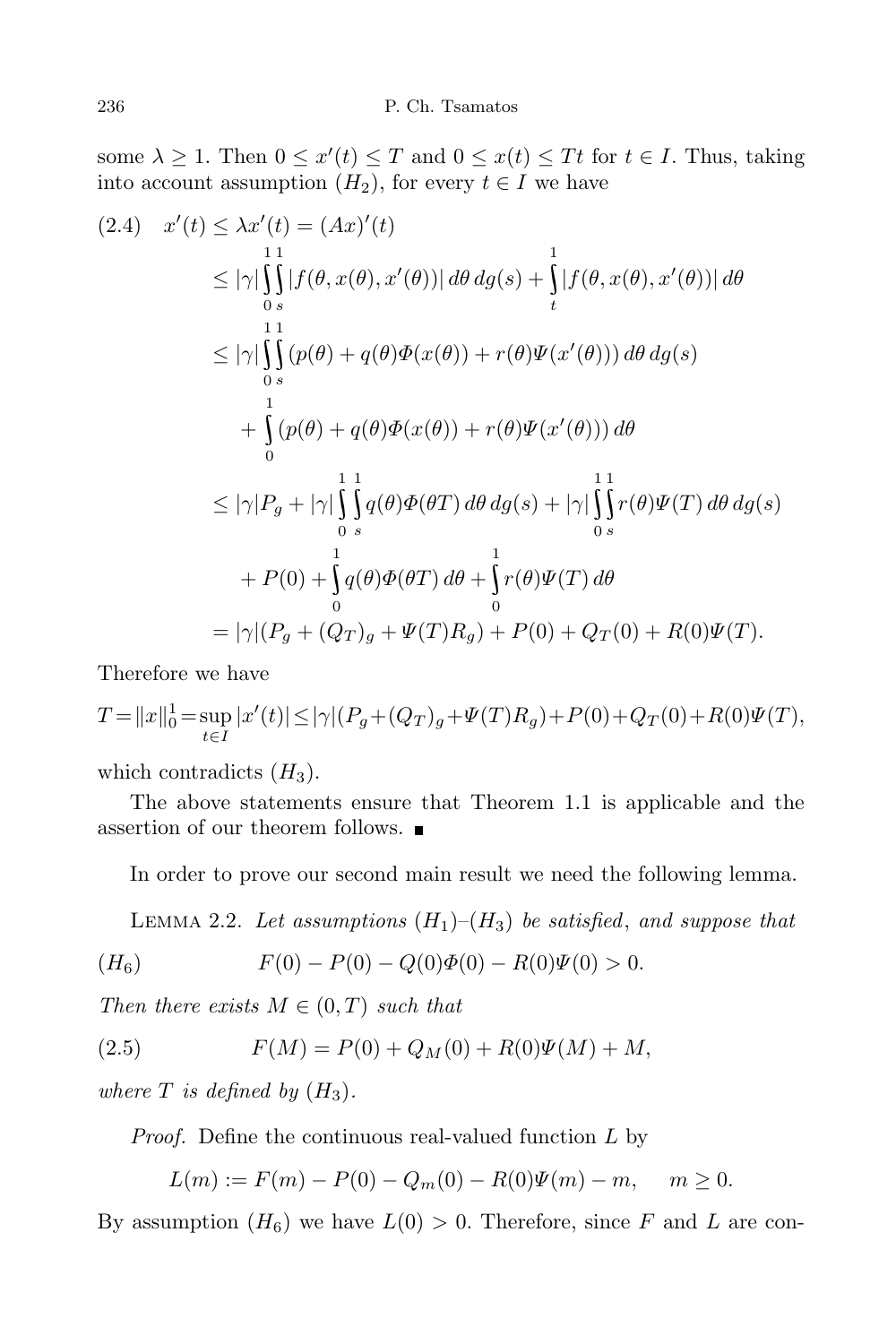tinuous, it is enough to show that  $L(T) < 0$ . To this end observe that

$$
F(T) = \gamma \int_{0}^{11} f(\theta, \theta T, T) d\theta dg(s) \leq |\gamma| \int_{0}^{11} |f(\theta, \theta T, T)| d\theta dg(s)
$$
  
\n
$$
\leq |\gamma| \int_{0}^{11} (p(\theta) + q(\theta) \Phi(\theta T) + r(\theta) \Psi(T)) d\theta dg(s)
$$
  
\n
$$
\leq |\gamma| P_g + |\gamma| \int_{0}^{11} g(\theta) \Phi(\theta T) d\theta dg(s) + |\gamma| \int_{0}^{11} r(\theta) \Psi(T) d\theta dg(s)
$$
  
\n
$$
= |\gamma| (P_g + (Q_T)_g + R_g \Psi(T)).
$$

Hence it suffices to prove that

$$
|\gamma|(P_g + (Q_T)_g + R_g \Psi(T)) - P(0) - Q_T(0) - R(0)\Psi(T) - T < 0,
$$

which, in view of  $(H_3)$ , is obvious.

THEOREM 2.3. Let assumptions  $(H_1)$ – $(H_6)$  be satisfied. Then there ex*ists a solution*  $x \in C_0^1(I)$  *of the boundary value problem*  $(1.1)-(1.3)$  *such that*  $M \leq ||x||_1^0 \leq T$ , where *M* and *T* are defined by (2.5) and (*H*<sub>3</sub>), respectively.

*Proof.* Our purpose is to apply Theorem 1.2. Indeed, consider the cone K and the set  $B_{\Theta}$  as in the proof of Theorem 2.1 and define the open sets

$$
\Omega_1 := B_M = \{ x \in C_0^1(I) : ||x||_0^1 < M \}
$$
  

$$
\Omega_2 := B_T = \{ x \in C_0^1(I) : ||x||_0^1 < T \}.
$$

Let also  $A$  be the operator defined by  $(2.2)$  on the cone  $K$ . As in the proof of Theorem 2.1, we can show that

 $A(\mathbb{K} \cap \overline{B}_{\Theta}) \subset \mathbb{K}$ *.* 

Since  $M < T < \Theta$ , we have  $\mathbb{K} \cap (\overline{\Omega}_2 \setminus \Omega_1) \subset \mathbb{K} \cap \overline{B}_{\Theta}$  and thus

$$
A(\mathbb{K}\cap(\overline{\Omega}_2\setminus\Omega_1))\subset\mathbb{K}.
$$

Now consider an  $x \in \mathbb{K} \cap \partial \Omega_1$ . Then  $||x||_0^1 = M$ , and following the same argument as in (2.3), we derive

$$
(Ax)'(t) \ge F(M) - P(0) - Q_M(0) - \Psi(M)R(0).
$$

Therefore, taking into account (2.5) we have

$$
(Ax)'(t) \ge M = ||x||_0^1, \quad t \in I,
$$

which means that

$$
||Ax||_0^1 \ge ||x||_0^1, \quad x \in \mathbb{K} \cap \partial \Omega_1.
$$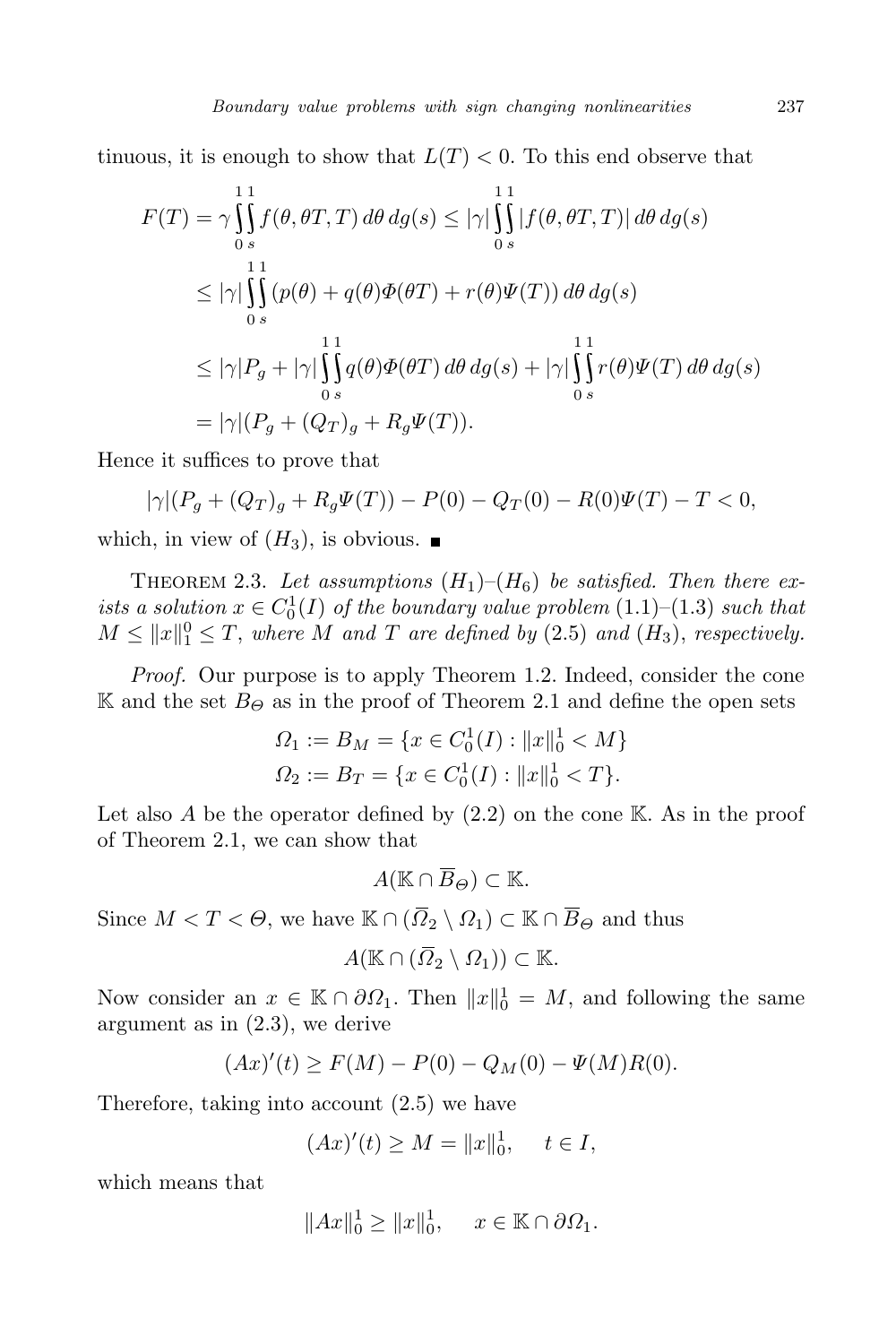Now consider a point  $x \in \mathbb{K} \cap \partial \Omega_2$ . Then  $||x||_0^1 = T$ , and following the same argument as in  $(2.4)$  and taking into account  $(H_3)$ , we obtain

$$
||Ax||_0^1 = \sup_{t \in I} |(Ax(t))'|
$$
  
\n
$$
\leq |\gamma|P_g + P(0)|\gamma|Q_g(T) + Q_T(0) + \Psi(T)(|\gamma|R_g + R(0)) \leq T,
$$

i.e.

$$
||Ax||_0^1 \le ||x||_0^1, \quad x \in \mathbb{K} \cap \partial \Omega_2.
$$

The above statements ensure that Theorem 1.2 is applicable and the assertion of our theorem follows.

# **3. Applications**

*The sublinear case.* Here we suppose that *f* satisfies the following condition:

 $(\hat{H}_2)$  There exist nonnegative real-valued functions  $p, q, r$  in  $L^1(I)$ , not equal to zero almost everywhere and such that

$$
|f(t, u, v)| \le p(t) + q(t)|u| + r(t)|v|
$$

for all  $(u, v) \in \mathbb{R} \times \mathbb{R}$  and all  $t \in I$ .

This is, obviously, the case of assumption  $(H_2)$  when  $\Phi$  and  $\Psi$  are both the identity functions. Then we have

$$
Q_m(t) = m \int_t^1 \theta q(\theta) d\theta, \qquad (Q_m)_g = m \int_0^1 \int_0^1 \theta q(\theta) d\theta d\theta(s),
$$

and thus assumption  $(H_3)$  takes the form:

 $(\hat{H}_3)$  There exists  $T > 0$  such that

$$
(3.1)\quad |\gamma| \Big(P_g + T \int_0^1 \int_0^1 \theta q(\theta) d\theta dg(s) + TR_g\Big) + P(0) + T \int_0^1 \theta q(\theta) d\theta + TR(0) < T.
$$

Now we set

$$
\widehat{q}(t) = tq(t), \quad \widehat{Q}(t) = \int_{t}^{1} \widehat{q}(s) \, ds,
$$

and by (3.1) we obtain

$$
T(1-|\gamma|\widehat{Q}_g - |\gamma|R_g - \widehat{Q}(0) - R(0)) > |\gamma|P_g + P(0).
$$

Then, if

(3.2) 
$$
|\gamma|(\widehat{Q}_g + R_g) + \widehat{Q}(0) + R(0) < 1,
$$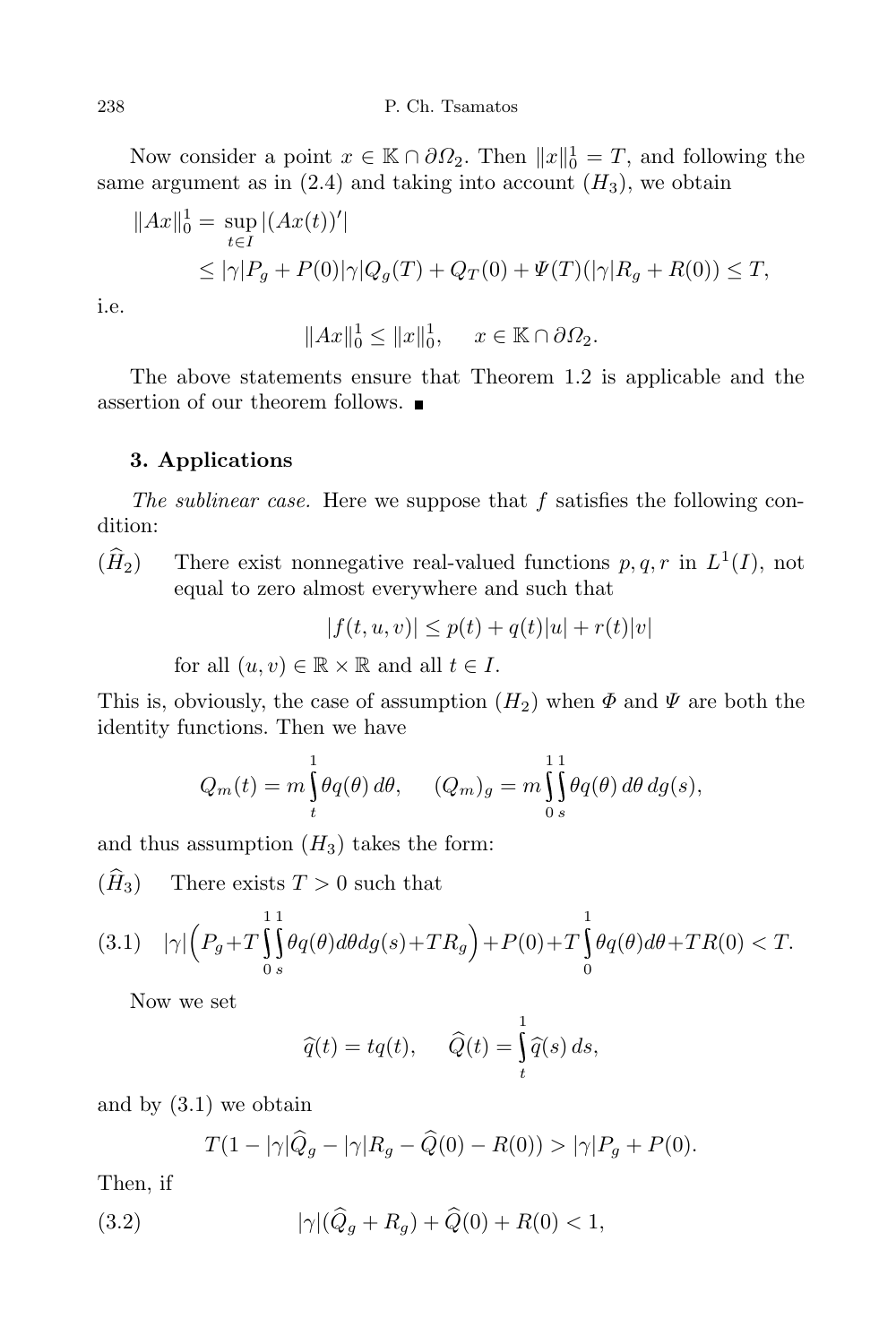we can take

(3.3) 
$$
T > \frac{|\gamma|P_g + P(0)}{1 - |\gamma|(\widehat{Q}_g + R_g) - \widehat{Q}(0) - R(0)} =: K.
$$

Moreover assumptions  $(H_5)$  and  $(H_6)$  become:

 $(\widehat{H}_5)$  there exists  $\Theta > K$  such that  $F(\Theta) - P(0) - Q_{\Theta}(0) - \Theta R(0) \geq 0$ , and

$$
(H_6) \t\t F(0) > P(0),
$$

respectively.

Therefore we have the following corollaries of Theorems 2.1 and 2.3 respectively.

COROLLARY 3.1. Let assumptions  $(H_1)$ ,  $(\widehat{H}_2)$ ,  $(H_4)$ ,  $(\widehat{H}_5)$  be satisfied, *and suppose that* (3.2) *holds. Then there exists a solution*  $x \in C_0^1(I)$  *of the boundary value problem* (1.1)–(1.3) *such that*  $0 \leq x(t) \leq Tt$  *for*  $t \in I$ *, where*  $T > K$  *and*  $K$  *is defined by* (3.3)*.* 

COROLLARY 3.2. Let assumptions  $(H_1)$ ,  $(\widehat{H}_2)$ ,  $(H_4)$ ,  $(\widehat{H}_5)$ ,  $(\widehat{H}_6)$  be sat*isfied*, and *suppose that* (3.2) *holds. Then there exists* a *solution*  $x \in C_0^1(I)$ *of the boundary value problem*  $(1.1)-(1.3)$  *such that*  $M \leq ||x||_1^0 \leq T$ , *where*  $T > K$  *and*  $K$ ,  $M$  *are defined by* (3.3), (2.5), *respectively.* 

*An example.* Consider the following nonlocal boundary value problem:

(3.4) 
$$
x''(t) + bx'(t) + btx(t) - 1 = 0, \quad t \in I,
$$

(3.5) 
$$
x(0) = 0, \quad x'(1) = \int_0^1 x'(s) \, dg(s),
$$

where *b* is a positive constant and  $g(s) = \frac{5}{4}$  $\frac{5}{4} s^2$ .

We wish to check the applicability of Corollary 3.2 to this boundary value problem. In the present case we have  $f(t, u, v) = -1 + btu + bv$  and thus  $|f(t, u, v)| \leq 1 + b|u| + b|v|$ . So it is clear that assumptions  $(H_1), (H_2)$ are satisfied, and moreover,  $p(t) = 1$  and  $q(t) = r(t) = b$ . Furthermore we have

$$
\gamma = -4, \quad F(0) = -4 \int_{0}^{1} \int_{s}^{1} (-1) d\theta \, dg(s) = \frac{5}{3}, \quad P(0) = \int_{0}^{1} p(s) \, ds = 1.
$$

Observe that  $F(0) = 5/3 > 1 = P(0)$ , so assumption  $(H_6)$  is satisfied. Also, since  $\gamma f(t, u, v) = 4 - 4btu - 4bv$ ,  $\gamma f$  is nonincreasing with respect to the variables  $u, v$ , i.e. assumption  $(H_4)$  is satisfied. Moreover, we have

$$
\widehat{Q}(t) = \int_{t}^{1} bs \, ds = \frac{1 - t^2}{2} b, \quad \widehat{Q}_g = \int_{0}^{1} \widehat{Q}(s) \, dg(s) = \frac{5b}{16},
$$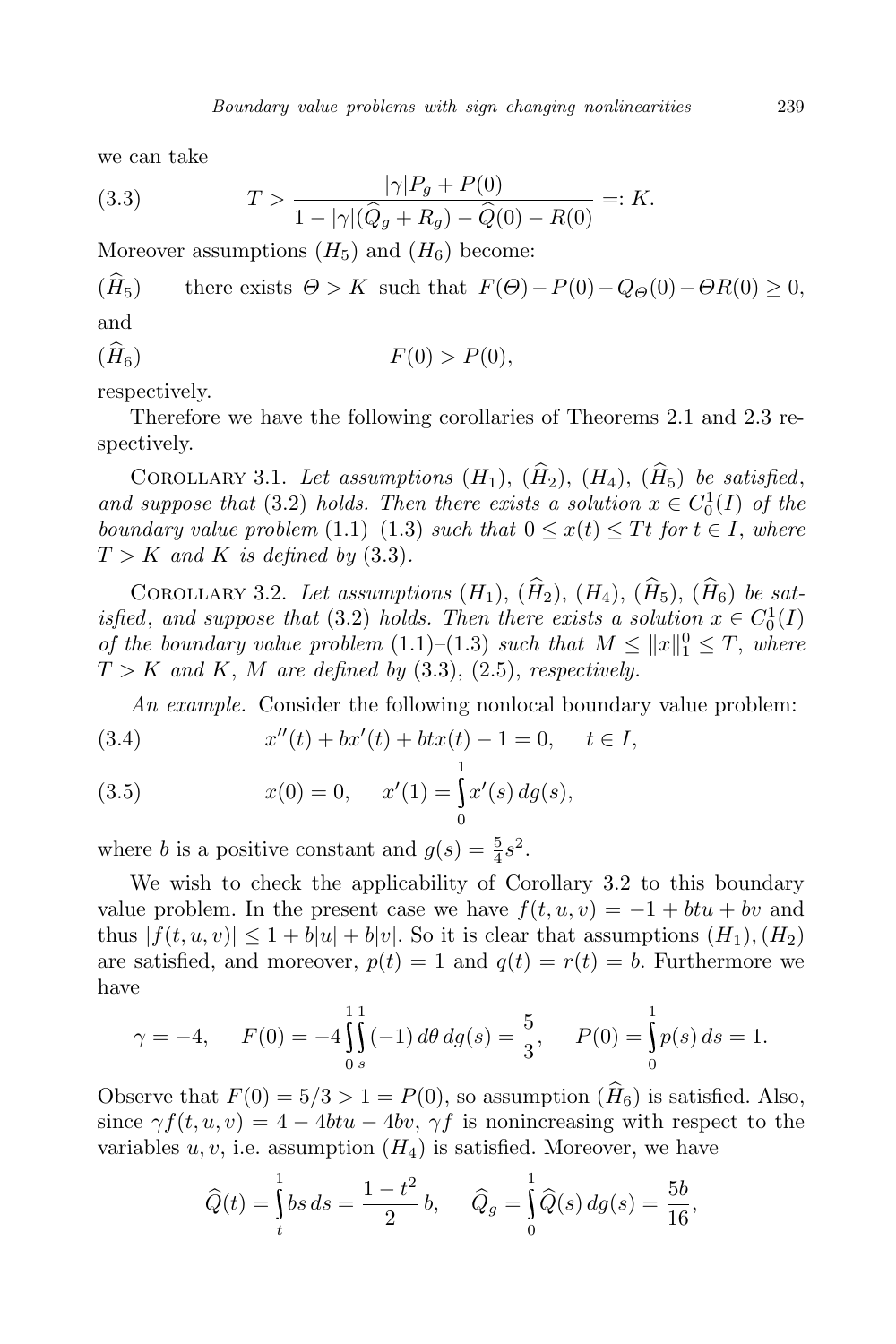240 P. Ch. Tsamatos

$$
R(t) = (1 - t)b
$$
,  $R(0) = b$ ,  $R_g = \frac{5b}{12}$ .

Thus, inequality (3.2) takes the form  $b < 12/53$ . Moreover we have

$$
P(t) = 1 - t
$$
,  $P_g = \frac{5}{12}$ 

and thus, since  $b < 12/53$ , by  $(3.3)$  we obtain

$$
T > \frac{32}{12 - 53b}.
$$

It remains to prove that assumptions  $(\widehat{H}_3), (\widehat{H}_5)$  hold. To do this we observe that

$$
F(\Theta) = \gamma \int_{0}^{11} (-1 + b\theta^2 \Theta + b\Theta) d\theta dg(s) = \frac{5 - 8b\Theta}{3},
$$
  

$$
P(0) = 1, Q_{\Theta}(0) = \frac{b\Theta}{2}, \quad \Psi(\Theta) = \Theta.
$$

Hence  $(\widehat{H}_5)$  becomes:

there exists 
$$
\Theta > K = \frac{32}{12 - 53b}
$$
 such that  $\Theta \le \frac{4}{25b}$ .

Finally, using  $(2.5)$ , we deduce that  $M = 4/(25b + 6)$ .

Since we must have  $M < T < \Theta$ , we must also have

$$
\frac{4}{25b+6} = M \le \frac{32}{12 - 53b} < T < \Theta \le \frac{4}{25b}.
$$

It is clear that this inequality can hold if  $0 < b < 48/1022$ . In conclusion, if  $0 < b < 48/1022$ , then all assumptions of Corollary 3.2 are satisfied, and thus we have proved the following result:

If  $0 < b < 48/1022$ , then there exists a solution  $x \in C_0^1(I)$  of the boundary value problem (3.4), (3.5) such that

$$
\frac{4}{25b+6} \le ||x||_1^0 < \frac{4}{25b}.
$$

### **References**

- [1] R. P. Agarwal and D. O'Regan, *Singular differential*, *integral and discrete equations*: *The semipositone case*, Moscow Math. J. 2 (2002), 1–15.
- [2] R. P. Agarwal, D. O'Regan and P. J. Y. Wong, *Positive Solutions of Differential, Difference and Integral Equations*, Kluwer, Dordrecht, 1999.
- [3] H. Amann, *Fixed point equations and nonlinear eigenvalue problems in ordered Banach spaces*, SIAM Rev. 18 (1976), 620–709.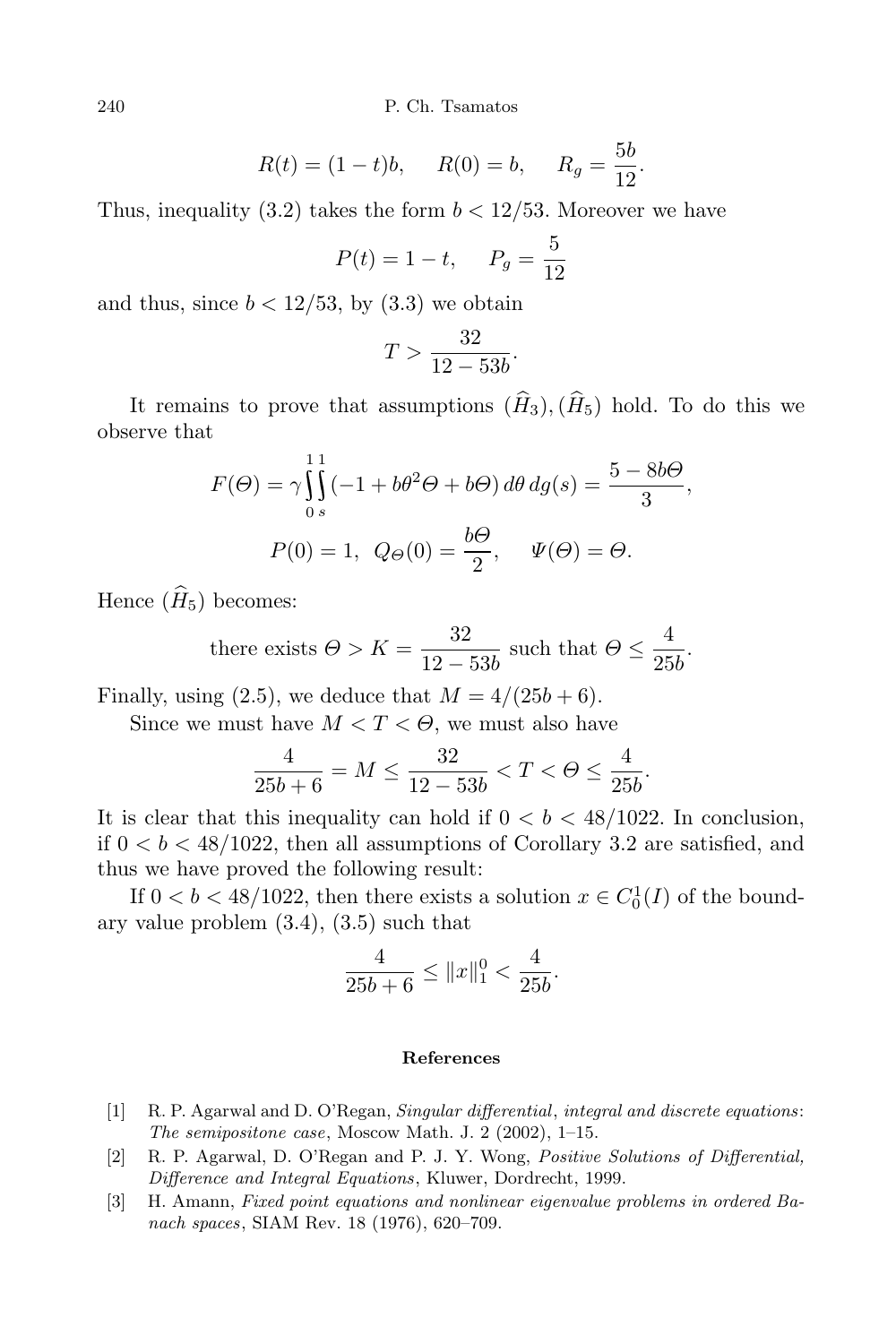- [4] V. Anuradha, D. D. Hai and R. Shivaji, *Existence results for superlinear semipositone BVP's*, Proc. Amer. Math. Soc. 124 (1996), 757–763.
- [5] D. Cao and R. Ma, *Positive solutions to a second order multi-point boundary-value problem*, Electron. J. Differential Equations 2000, no. 65, 7–8.
- [6] A. Castro and R. Shivaji, *Non-negative solutions for a class of non-positone problems*, Proc. Roy. Soc. Edinburgh Sect. A 118 (1998), 291–302.
- [7] D. R. Dunninger and H. Wang, *Multiplicity of positive solutions for a nonlinear differential equation with nonlinear boundary conditions*, Ann. Polon. Math. 69 (1998), 155–165.
- [8] P. W. Eloe, J. Henderson and P. Wong, *Positive solutions for two-point boundary value problems*, in: Proc. Dynamic Systems and Applications, Vol. 2 (Atlanta, GA, 1995), Dynamic, Atlanta, GA, 1998, 135–144.
- [9] L. H. Erbe, S. Hu and H. Wang, *Multiple positive solutions of some boundary value problems*, J. Math. Anal. Appl. 184 (1994), 640–648.
- [10] L. H. Erbe and H. Wang, *On the existence of positive solutions of ordinary differential equations*, Proc. Amer. Math. Soc. 120 (1994), 743–748.
- [11] D. J. Guo and V. Lakshmikantham, *Nonlinear Problems in Abstract Cones*, Academic Press, San Diego, 1988.
- [12] Y. Guo, W. Ge and Y. Gao, *Twin positive solutions for higher order m-point boundary value problems with sign changing nonlinearities*, Appl. Math. Comput. 146 (2003), 299–311.
- [13] C. Gupta, *Solvability of a generalized multi-point boundary value problem of mixed type for second order ordinary differential equations*, in: Proc. Dynamic Systems and Applications, Vol. 2 (Atlanta, GA, 1995), Dynamic, Atlanta, GA, 1998, 215–222.
- [14] C. Gupta, S. K. Ntouyas and P. Ch. Tsamatos, *On an m-point boundary value problem for second order ordinary differential equations*, Nonlinear Anal. 23 (1994), 1427–1436.
- [15] J. Henderson and H. Wang, *Positive solutions for nonlinear eigenvalue problems*, J. Math. Anal. Appl. 208 (1997), 252–259.
- [16] V. Il'in and E. Moiseev, *Nonlocal boundary value problems of the second kind for a Sturm–Liouville operator*, Differ. Equ. 23 (1987), 979–987.
- [17] G. L. Karakostas and P. Ch. Tsamatos, *Positive solutions for a nonlocal boundaryvalue problem with increasing response*, Electron. J. Differential Equations 2000, no. 73, 1–8.
- [18] —, —, *Multiple positive solutions for a nonlocal boundary value problem with response function quiet at zero*, ibid. 2001, no. 13, 1–10.
- [19] —, —, *Sufficient conditions for the existence of nonnegative solutions of a nonlocal boundary value problem*, Appl. Math. Lett. 15 (2002), 401–407.
- [20] —, —, *Functions uniformly quiet at zero and existence results for one-parameter boundary value problems*, Ann. Polon. Math. 88 (2002), 267–276.
- [21] M. A. Krasnosel'ski˘ı, *Positive Solutions of Operator Equations*, Noordhoff, Groningen, 1964.
- [22] Y. Li, *Positive solutions for second order boundary value problems with sign changing nonlinear terms*, J. Math. Anal. Appl. 282 (2003), 232–240.
- [23] P. L. Lions, *On the existence of positive solutions of semilinear elliptic equations*, SIAM Rev. 24 (1982), 441–467.
- [24] B. Liu, *Positive solutions of a nonlinear three-point boundary value problem*, Comput. Math. Appl. 44 (2002), 201–211.
- [25] R. Ma, *Positive solutions for a nonlinear three-point boundary-value problem*, Electron. J. Differential Equations 1998, no. 34, 1–8.